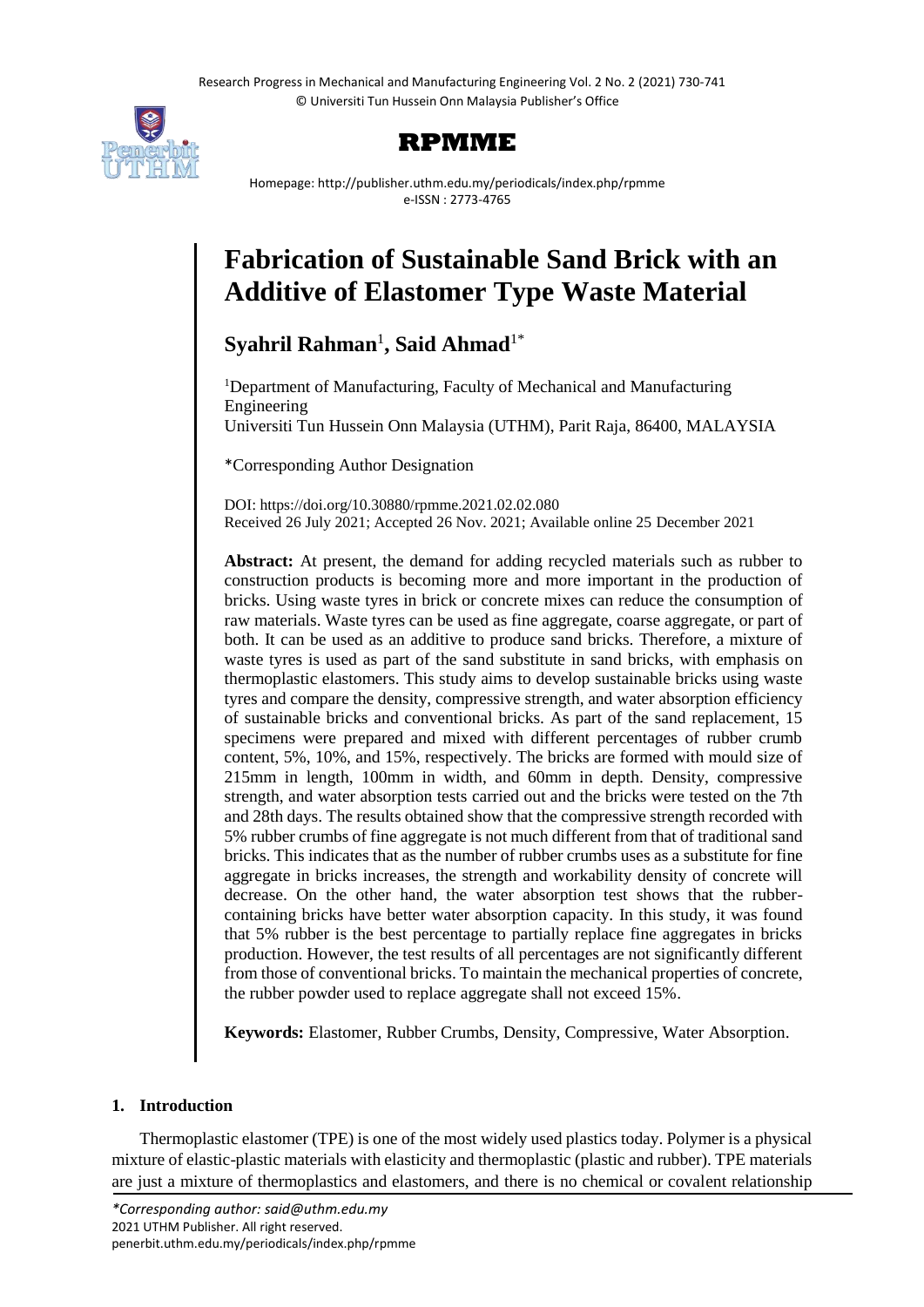between them, which is why these two materials have different qualities. This phenomenon paved the way for a new branch of polymer science. Thermoplastic elastomers constitute an important part of the polymer industry. Adhesives, clothing, medical equipment, vehicle parts, and household items are just a few examples [1].

As the main component of concrete, cement emits a large amount of carbon dioxide (CO2) during the entire manufacturing process, making it a non-green material. It is estimated that for every ton of cement produced, one ton of carbon dioxide and other greenhouse gases (GHG) are emitted into the atmosphere. It emits 5-8% of the world's carbon dioxide, causing these gases to accumulate in the atmosphere and cause global warming [2].

The job of materials engineering here is to recycle these wastes and ensure that these new materials can be used in the industry to manufacture new products and cement compounds at a cheaper cost and with less impact on the environment. Waste tyres are one of the most serious social and environmental problems in the world. With the development of the automobile industry, the world accumulates a large number of waste tyres every year [3].

Use rubber from waste tyres instead of fine aggregates to help solve disposal problems. Therefore, throughout the manufacturing process, rubber crumbs collected from recycled tyres are used to replace fine aggregates in concrete. Rubber concrete has many characteristics and is comparable to ordinary concrete in terms of strength and durability. This is done to verify that rubber concrete can be safely used for construction. Concrete is commonly used due to its durability and high compressive strength. Compared with ordinary concrete, rubber concrete has a unique shape, strength, capacity, and value. The efficacy test of other materials or materials used to make concrete should be carried out in accordance with prescribed standards. Therefore, this study uses recycled waste tyres as a partial substitute for fine aggregates in concrete manufacturing. The main goal of this study is to evaluate the durability of waste tyre rubber concrete as a fine aggregate substitute [4].

#### **2. Materials and Methods**

The project's methodology is discussed to achieve the objectives of the project. It also describes the method, procedure, and testing preparation that is applied to the project. Some of the methods and collected information from the literature review were referred to in this chapter.

#### 2.1 Materials

In this work, ordinary Portland Class 53 cement conforming to IS 8112:1989 was used. For fastpaced construction where initial strength must be reached immediately, grade 53 cement is used. The natural aggregates used include natural river sand as the fine aggregate. The waste tyres shown in Figure 1 are obtained from a mechanical crushing process and are known as rubber crumbs.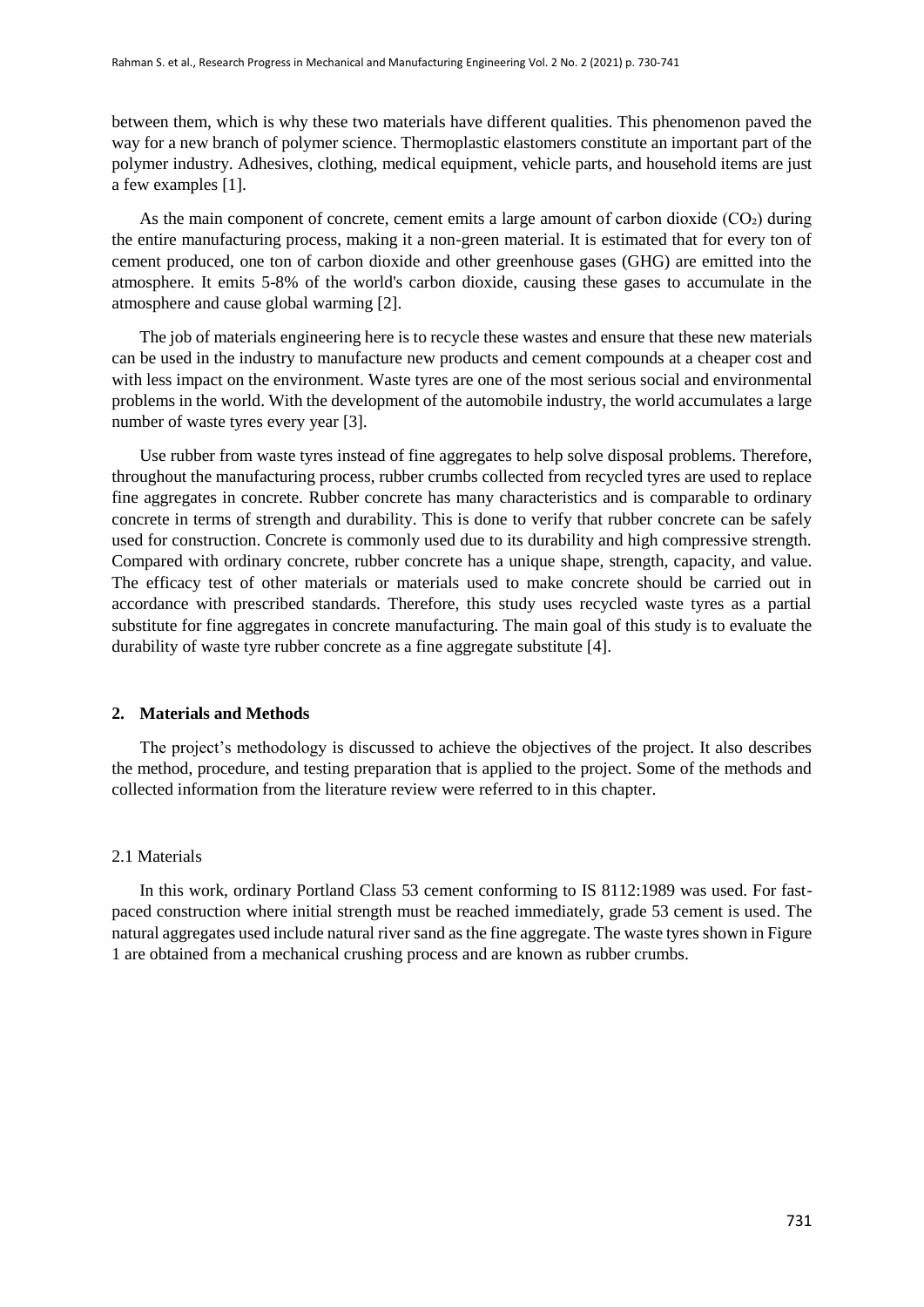

**Figure 1: Rubber Crumbs**

# 2.2 Methods

A laboratory study was conducted to investigate the effect of the use of waste tyres as an aggregate replacement on the properties of sand bricks. Control mixtures were prepared using natural aggregates. The waste tyre is used to replace conventional aggregates at the aggregate percentage levels of 5%, 10%, and 15%. A water-cement ratio of 0.55 was used in this study. The concrete mix was placed in a  $215\text{mm} \times 100\text{mm} \times 65\text{mm}$  mould and cured for 24 hours. After 24 hours, the specimens were disassembled and cured at room temperature for a minimum of 28 days before the test was performed. The quantity materials are shown in Table 1 below:

|                      | Material (kg) |     |                                       |  |      |
|----------------------|---------------|-----|---------------------------------------|--|------|
| <b>Specimens</b>     |               |     | Cement Sand Rubber Crumbs Water Total |  |      |
| Sustainable $(5%)$   |               | 7.6 | 04                                    |  | 11.1 |
| Sustainable $(10\%)$ |               | 7.2 | 0.8                                   |  | 11.1 |
| Sustainable $(15%)$  |               | 6.8 |                                       |  | 11   |

**Table 1: Quantity Material**

All the required materials, such as cement, sand, rubber crumbs, and water, are mixed in one batter. The predefined ratio is used to mix the ingredients. The mixing process does not require a long time, it is because the mixture will not deteriorate or solidify.



**Figure 2: (a) Preparation of cement, sand and rubber crumb. (b) Mixing specimen by a predetermined ratio.**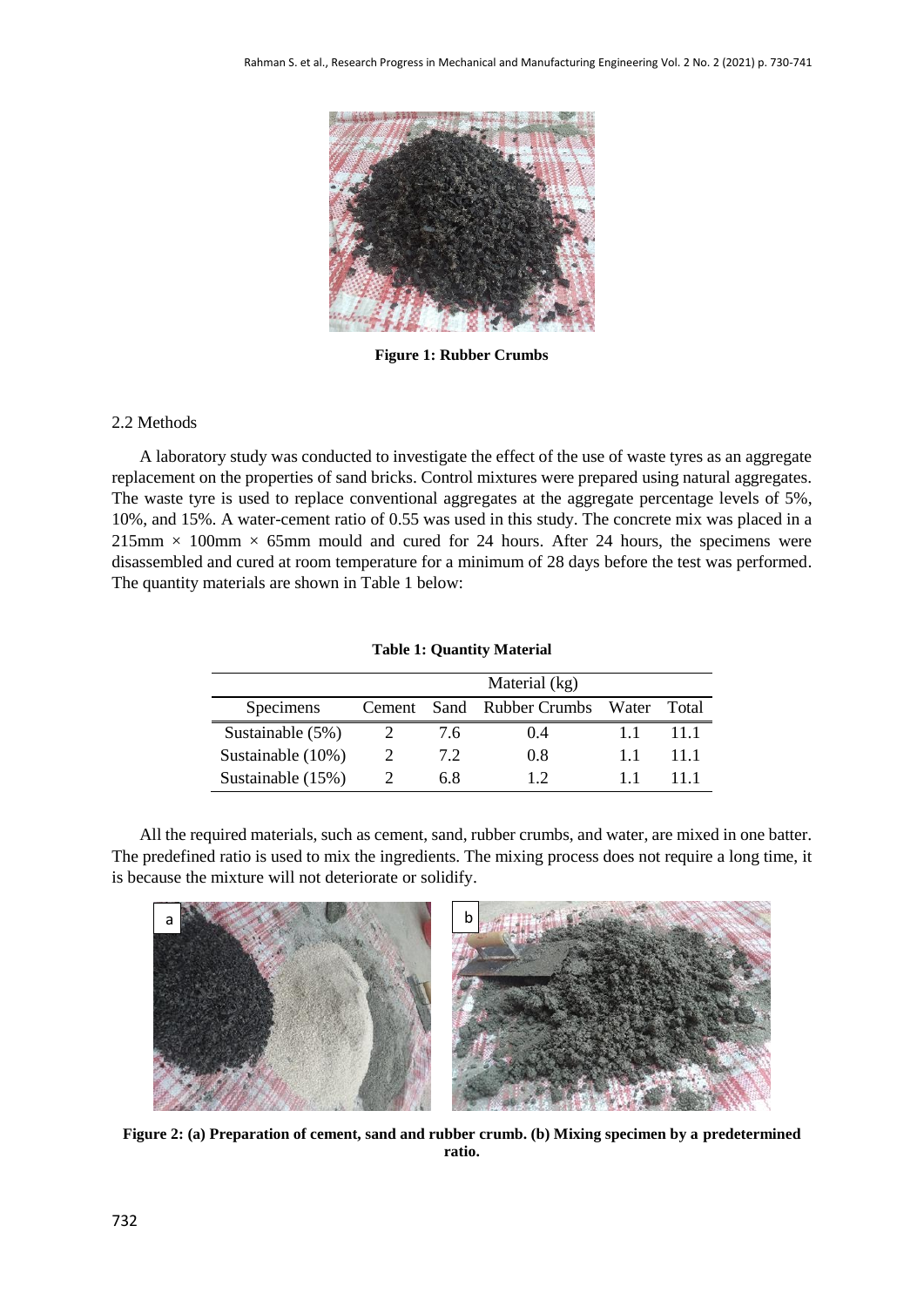Then put the batter into the brick mould and compress it. Before putting the mixture into the mould, the walls of the mould are greased to facilitate the removal of the bricks. After 24 hours, the bricks were removed from mould.



**Figure 3: (a) The mixture poured and compacted into the mould. (b) All specimen already put into mould.**

The curing process is important to the strength and durability of the brick. The brick will solidify shortly after solidification and completion. It needs to maintain proper humidity and temperature levels for a long time at the depth and the surface. The complete brick healing process takes about a month, and due to weather variations, concrete mixing and placing, and finishing processes, each project can vary somewhat.



**Figure 4: Curing Process**

# 2.3 Mechanical Testing

As shown in Figure 4, the specimens were left for 7 and 28 days to the curing process. The specimens are then tested to determine density, water absorption, and compressive strength. The results were analyzed and compared with the control specimens. Conclusions were drawn based on the test result. Tests are performed throughout the duration of the curing process and each result is recorded for discussion.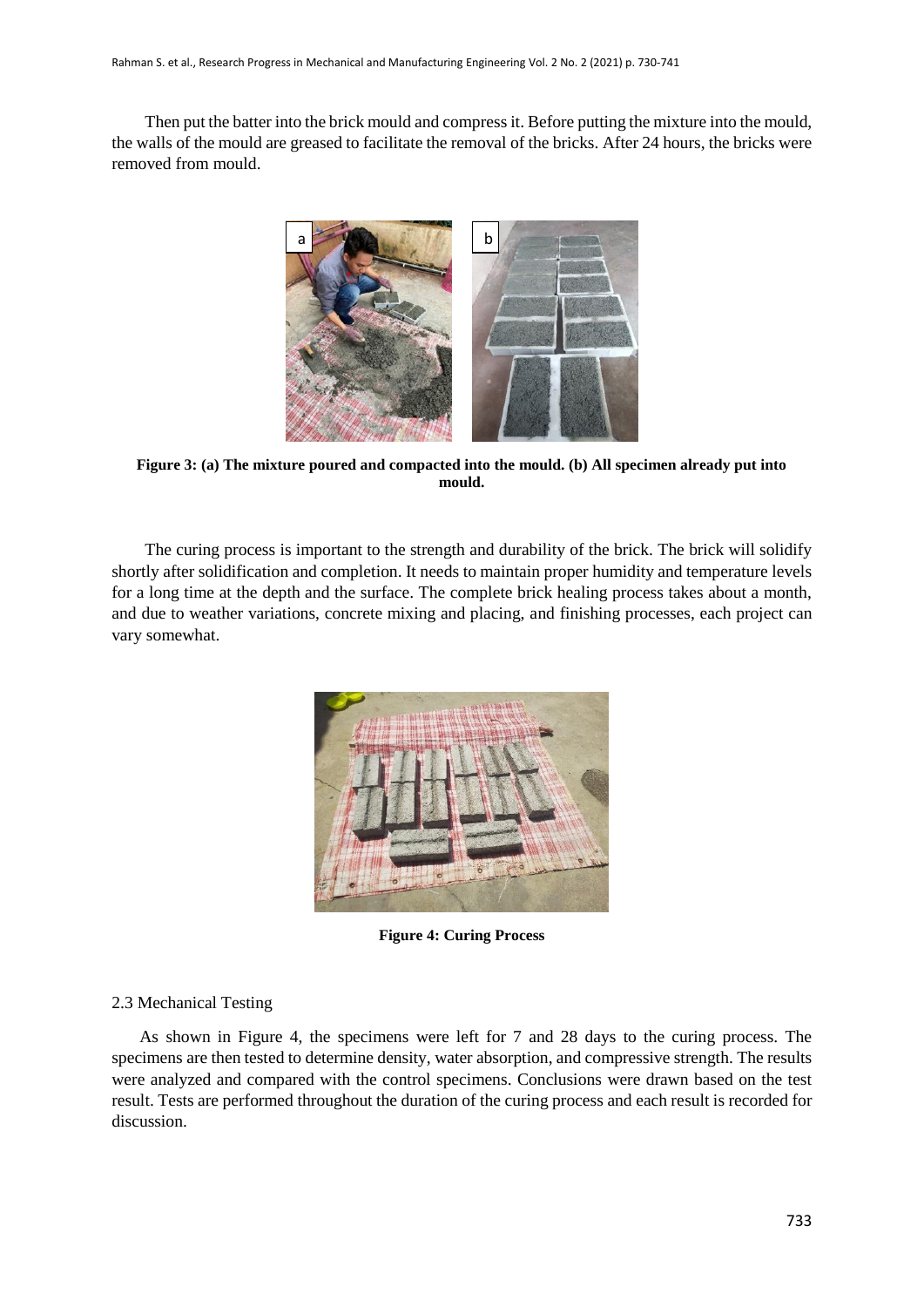#### 2.3.1 Density Test

Raw materials and production procedures have an impact on the density of cement bricks. To obtain sufficient compressive strength and good durability, cement bricks must meet the specifications of BS EN 771-3:2003 [5]. This is because the density of cement bricks containing rubber crumb affects their mechanical qualities. This test was conducted to evaluate the density value of sand cement bricks containing waste tyres as a partial substitute for sand cement bricks. For 28 days, the specimens will undergo a curing process and then undergo a density test. The density is given by the following formula:

Density = 
$$
\frac{\text{Weight (kg)}}{\text{Volume (m}^3)}
$$
 (Eq. 1)

#### 2.3.2 Water Absorption Test

The water absorption rate is crucial for determining the quality of the produced bricks. The water absorption of a unit brick is directly proportional to its porosity. The high-water permeability of the brick will cause the soil particles in the stabilized brick to swell, resulting in a loss of strength. The water absorption is given by the following formula:

Water Absorption = 
$$
\frac{\text{Weight of Wet Brick - Weight of Dry Brick}}{\text{Weight of Dry Brick}} \times 100
$$
 (Eq. 2)

## 2.3.3 Compressive Strength Test

The amount of cement in the mixture, the types of raw materials used, and the water content of the cement bricks will all affect the compressive strength of the bricks. Compressive strength is an important part of evaluating the load-bearing potential of bricks. Due to the performance of sand bricks under the ultimate pressure, the compressive strength of sand bricks can be expressed. Tests were performed to evaluate the strength of conventional bricks and sustainable bricks with different percentages of rubber crumbs.

Compressive Strength = 
$$
\frac{\text{Maximum Load (kN)}}{\text{Area of Specimen (m3)}}\qquad\text{(Eq. 3)}
$$

# **3. Results and Discussion**

Brick specimens are tested to check whether the specimens meet the requirements of relevant international standards and compare with existing conventional bricks for use in construction applications.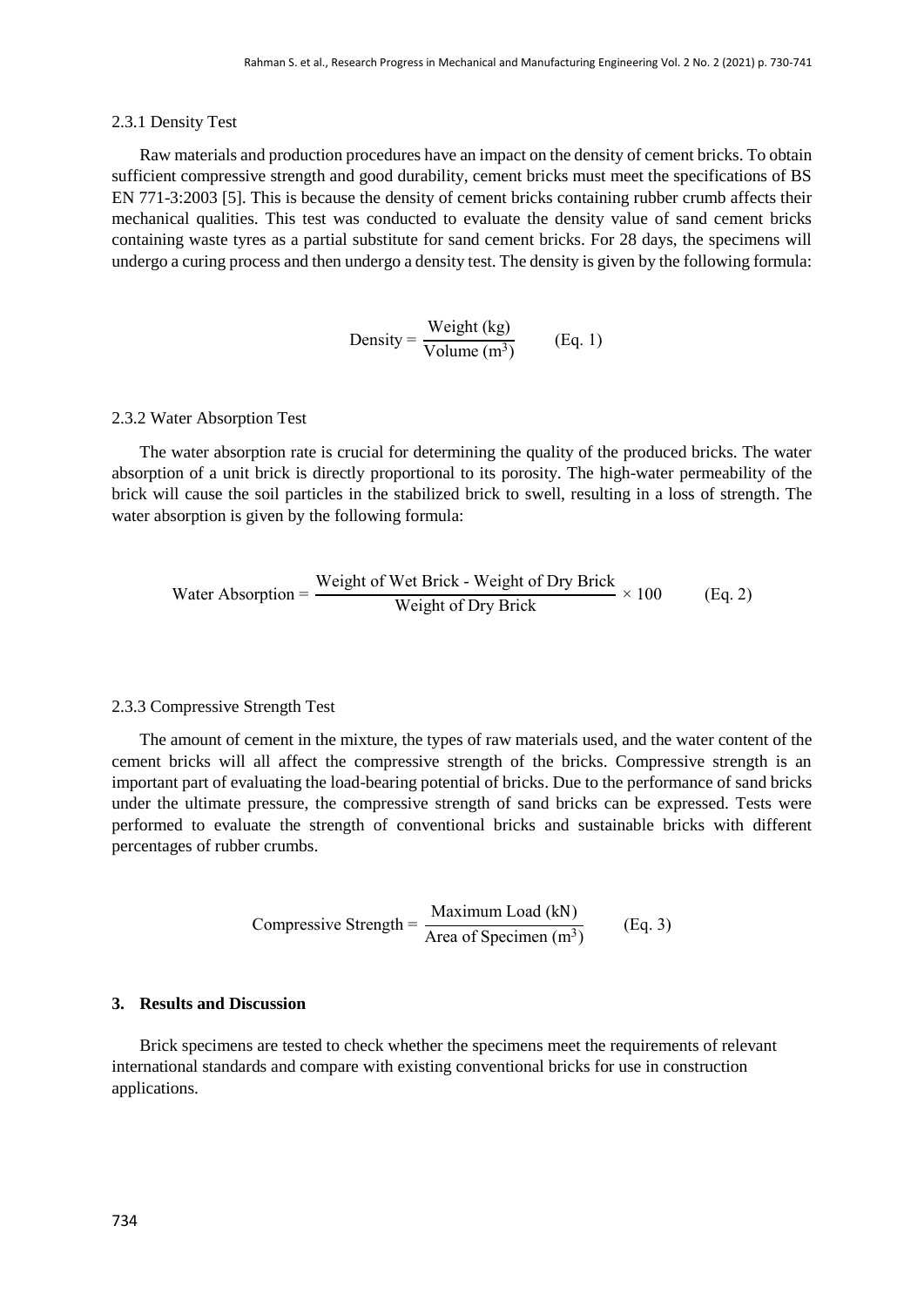# 3.1 Density of Bricks

Table 2 show the density test results. Figure 5 shows the density of conventional sand cement bricks and sustainable bricks on the 7th and 28th days according to the ratio of mixed additives. The results showed that the density of sand cement bricks decreased on the 28th day. The density value of sand cement brick is calculated by using Equation 1.

|                   | Density $(kg/m3)$ |         |  |
|-------------------|-------------------|---------|--|
| Specimens         | Day 7             | Day 28  |  |
| Conventional      |                   | 2437.24 |  |
| Sustainable (5%)  | 2268.88           | 2061.37 |  |
| Sustainable (10%) | 2339.21           | 2066.15 |  |
| Sustainable (15%) | 2142.67           | 1922.47 |  |

**Table 2: Result of Density Test at Days 7 and 28**



**Figure 5: Result of Density Test at Days 7 and 28**

According to the results obtained, the density of sustainable bricks with 5% and 10% rubber crumbs is not significantly different from conventional bricks at days 7. The comparison of traditional bricks and sustainable bricks shows that the density of bricks with 10% additives is the highest density recorded after 7 days of curing, with a value of 2339.21kg/m<sup>3</sup>. Followed by, specimen of adding 5% additives is 2268.88kg/m³, while the density of bricks adding 15% additives is the lowest at 2142.67kg/m³. For the comparison of each additive percentage at days 7 and 28, specimens with 5% additive showed a decrease density of  $207.51 \text{kg/m}^3$  on day 28. Meanwhile, specimens with 10% and 15% also showed a decrease on day 28 with 273.06kg/m³ and 220.20kg/m³ respectively.

The water-cement ratio and the percentage of additives are the key factors that determine the strength and workability of brick production. Workability is an important factor in determining the density of bricks. A low proportion of additives will increase strength and hardness but will reduce workability, while a high proportion of additives will increase the workability of the mixture during the brick production process. Bricks with good workability will promote the production of high-density bricks. These factors explain the density differences between all tested samples.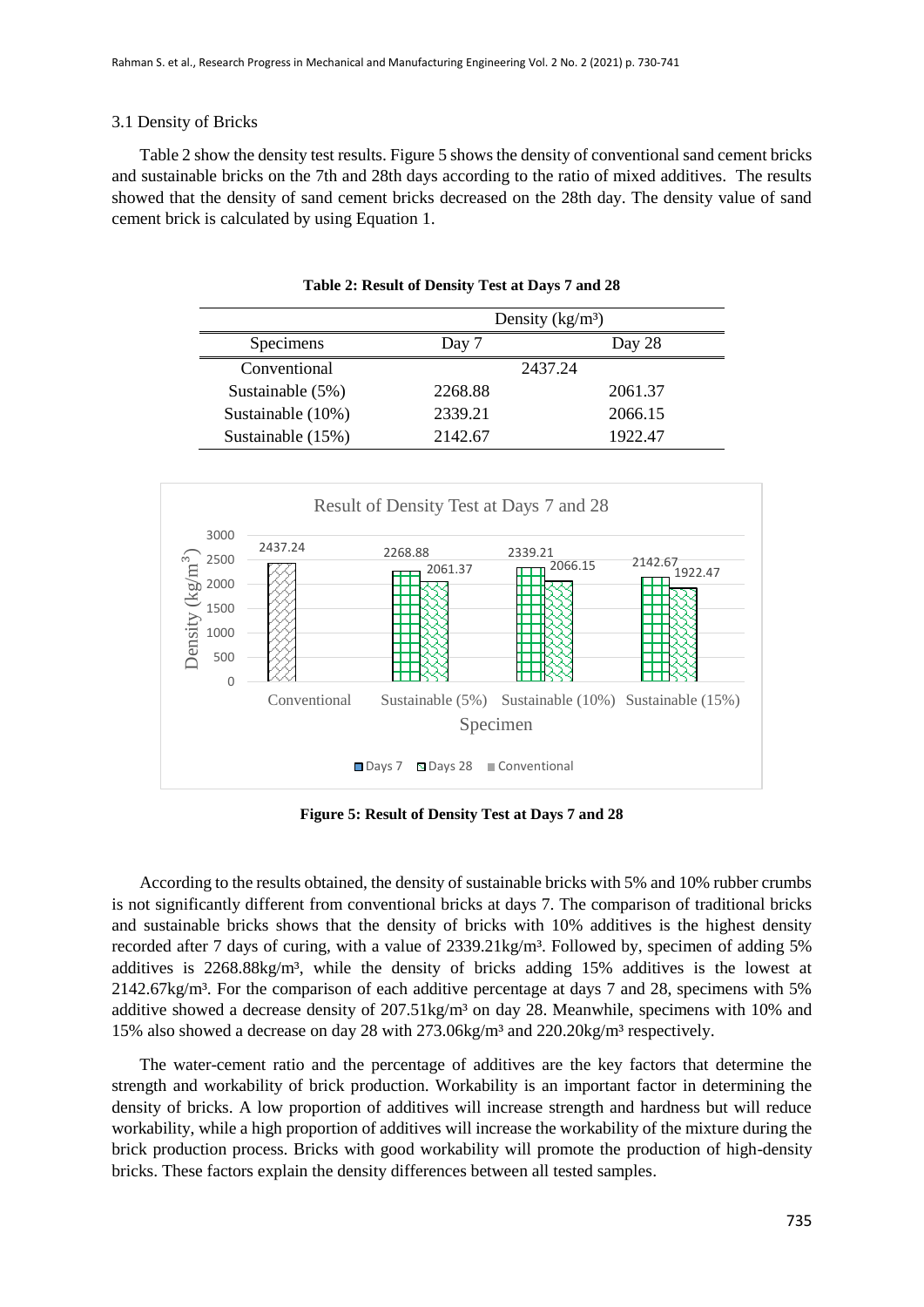# 3.2 Water Absorption of Bricks

Sand cement bricks can be expressed as the permeability of sand cement bricks through water absorption tests conducted. Table 3 show the average water permeability of the cement brick samples produced. Figure 6 shows the comparison percentage of water absorption of conventional sand cement bricks and sustainable bricks on the 7th and 28th days after curing according to the ratio of mixed additives.

|                    | Water Absorption (%) |        |  |
|--------------------|----------------------|--------|--|
| Specimens          | Day 7                | Day 28 |  |
| Conventional       |                      | 4.15   |  |
| Sustainable $(5%)$ | 3.92                 | 3.26   |  |
| Sustainable (10%)  | 5.84                 | 5.04   |  |
| Sustainable (15%)  | 6.12                 | 5 1 7  |  |

**Table 3: Result of Water Absorption Test at Days 7 and 28**



**Figure 6: Result of Water Absorption Test at Days 7 and 28**

Comparison between conventional sand bricks with sustainable sand bricks shows that water absorption is increased. It is because, the weakening of the bonds between the particles will increase absorption, which allows water to penetrate the voids in the interface between the rubber crumbs and cement due to the increased rubber crumbs. As the percentage of rubber crumbs used on sand bricks increased, the effect of water absorption on sand bricks also showed an increase it is because the elastomer has porosity and will cause more water absorption.

The average water absorption rate of conventional sand bricks is 4.15%. Next, the sustainable sand brick with 5% additives reads 3.95%. At the same time, the sample with 10% additive on the chart shows 5.84%, and the sample with 15% additive records the highest value, which is 6.12%. For the comparison of each additive percentage at days 7 and 28, specimens with 5% additive showed a decrease percentage of 0.66% on day 28. Meanwhile, specimens with 10% and 15% also showed a decrease on day 28 with 0.80% and 0.95% respectively.

Based on the results obtained, it can be concluded that the use of water-cement ratio and additives in the production of bricks will affect the percentage of increasing the water absorption of the bricks. This is because water is a chemical reactant in cement, which can combine all the raw materials in the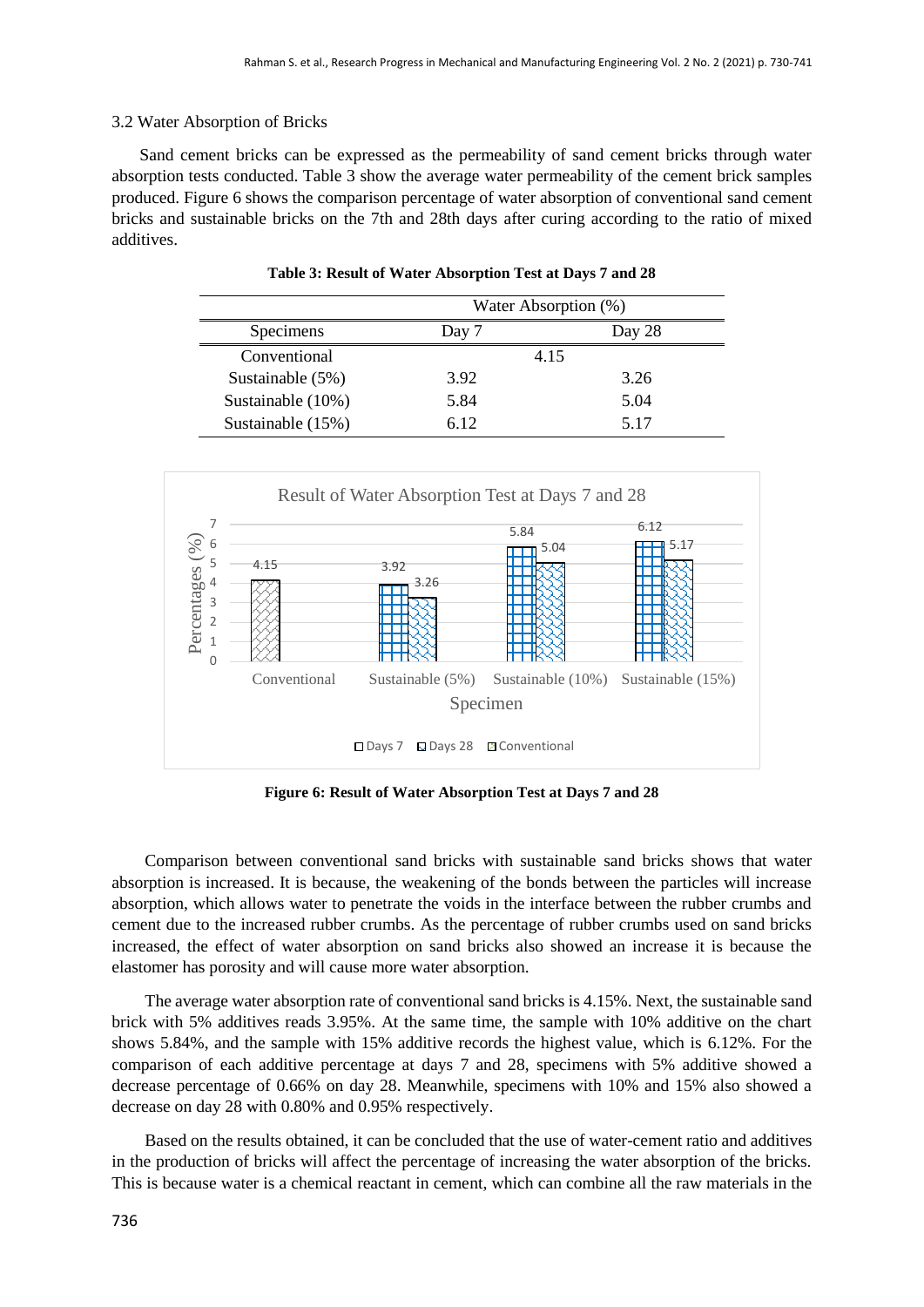mixed brick. The use of 5% rubber crumbs in sand bricks is not much different from conventional sand bricks, indicating that the use of 5% additives in the manufacture of sand bricks is very suitable for use in construction projects. Although 10% and 15% additives are still suitable for use, good quality bricks will not consume more than 20% of their weight in water [6],[7].

# 3.3 Compressive Strength of Bricks

The current worsening situation of the Covid-19 pandemic in Malaysia has caused UTHM to take precautionary measures by not allowing students to use the laboratory temporarily. Therefore, for the compressive strength test have been done through a review of previous studies.



**Figure 7: Result of Compressive Strength Test**

From a previous study conducted by Parhi et al., (2012) [8] it can be seen from Figure 7 that the compressive strength of the MC-00 on the 7th day is 26.33MPa. Compared with the control mixture (MC-00), the mixtures MCR-03, MCR-06, MCR-09, MCR-12 and MCR-15 reduced by 7.9%, 25.83%, 40.67%, 52.22% and 58.75% respectively. Specifically, the compressive strength of the cube of the control mixture (MC-00) on the 28th day was 39.43MPa. Compared with the control mixture (MC-00), the mixtures MCR-06, MCR-09, MCR-12 and MCR-15 showed a reduction of 13.44%, 35.86%, 33.73% and 44.66%, respectively. However, the mixed MCR-3 gave better results than the control mixture.

There are many reasons for the decrease in the compressive strength of rubber concrete because the tyres rubber aggregate acts as a void in the matrix. The bond between tyres rubber and concrete is weak. As the void ratio of concrete increases, the strength will decrease accordingly. The strength reduction is also because the tyres rubber is more elastically deformable than the matrix and generates high internal stress perpendicular to the direction of the applied load.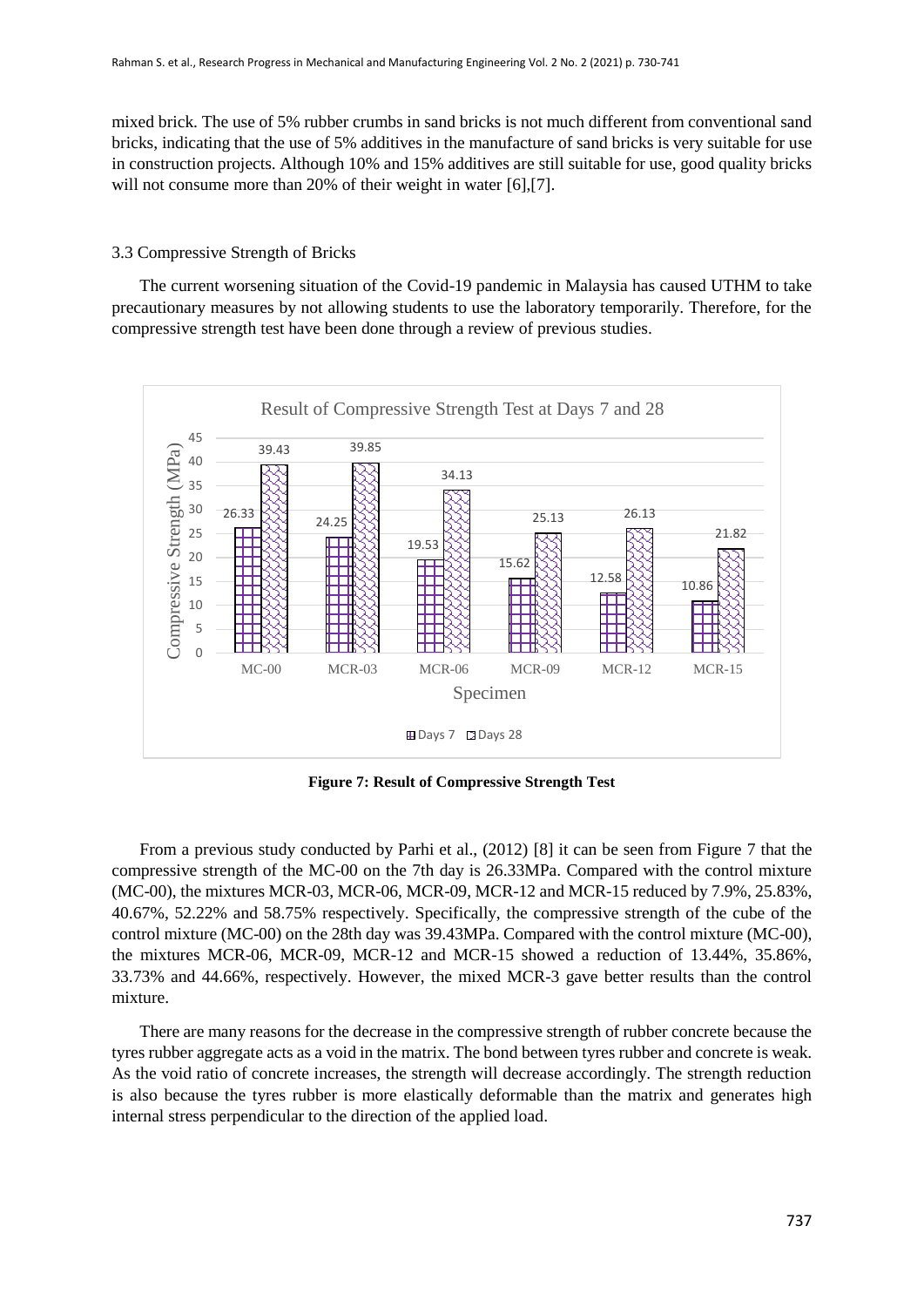

**Figure 8: Result of Compressive Strength Test**

From a previous study conducted by Mitoulis et al., (2016) [9] the compressive strength of concrete decreases as the percentage of rubber particles in the concrete increases. For 5%, 10%, and 15% samples, the compressive strength was reduced by 21%, 32%, and 38%, respectively, as shown in Figure 8. This behaviour may be attributed to the fact that the rubber crumbs are weaker and more elastic than the surrounding cement paste, and the cement paste propagates cracks from the contact area between the rubber and the cement matrix.

In addition, replacing high-density aggregate with low-density rubber crumbs will definitely reduce the compressive strength of concrete. When 15% by volume of rubber crumbs in the total coarse aggregate are mixed into the concrete mixture, the compressive strength of the concrete is reduced by 38%. The reason for the decrease in strength is that the strength of the rubber crumbs is lower than that of the coarse aggregate after replacement, and the bonding force between the rubber crumbs and the cement slurry is weak.



**Figure 9: Result of Compressive Strength Test**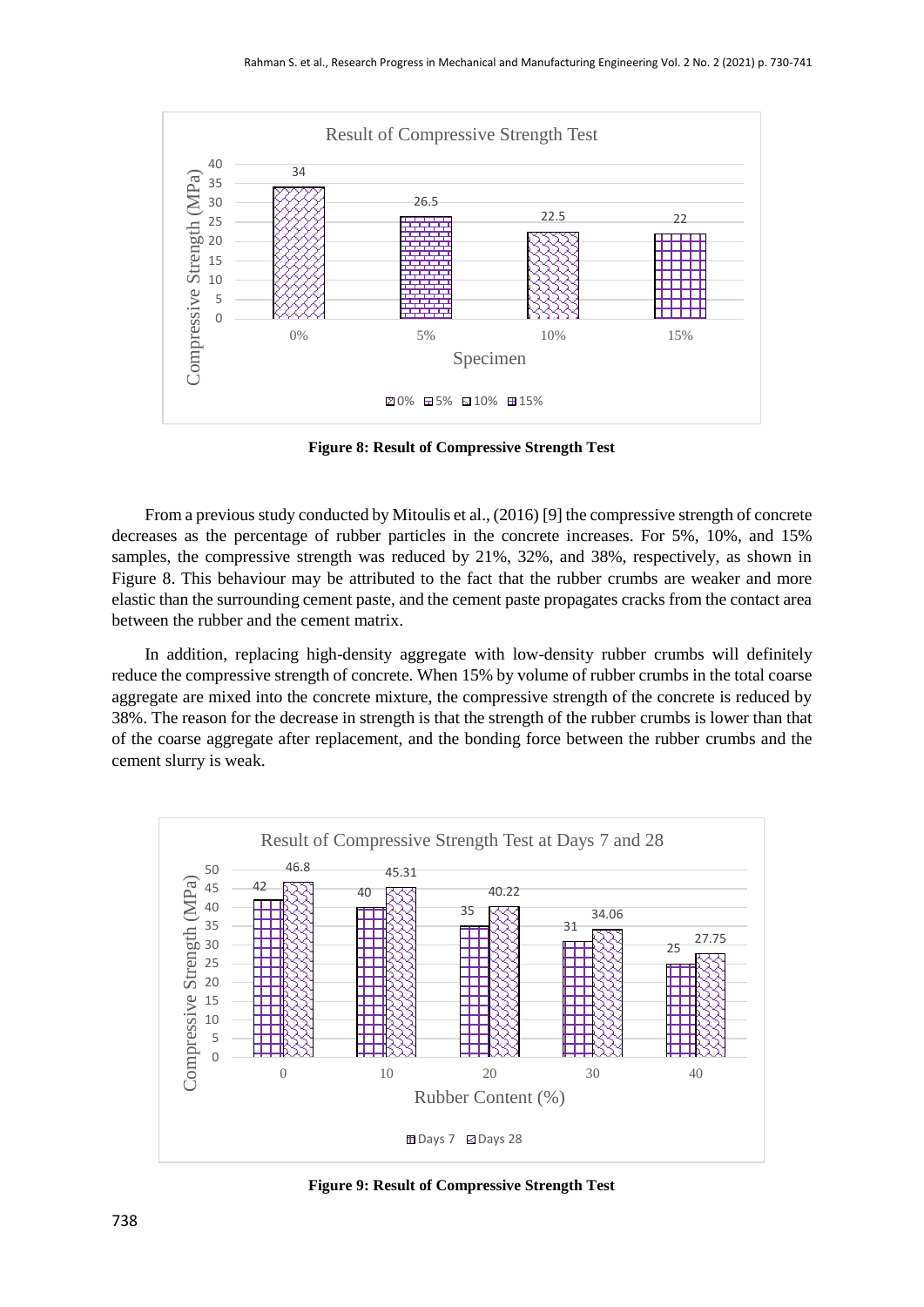From a previous study conducted by Euniza et al., (2014) [10] the compressive strength of twolayer concrete paving stones (CPB) with thicknesses of 20mm and 60mm are shown in Figure 9. Each value displayed is the average of five sample measurements. The results show that the compressive strength of double-layer CPB decreases significantly with the increase of rubber content. On the 28th day, the compressive strengths of 10% and 20% rubber concrete blocks were 45.31MPa and 40.22MPa, respectively, while the compressive strengths of 30% and 40% rubber tyre granular concrete blocks were 34.06MPa and 27.75MPa, respectively.

Compared with 20%, 30%, and 40% rubber, adding 10% rubber to CPB produces the highest level of strength. The decrease in compressive strength is due to the lack of proper combination between waste tyre rubber particles and cement slurry. Therefore, the applied stress is not uniform, and cracks are generated at the boundary between the cement and the waste tyre rubber particles.



**Figure 10: Result of Compressive Strength Test**

From a previous study conducted by Senin et al., (2017) [4] Figure 10 shows the compressive strength of the samples after curing for 7 days and 28 days, respectively. In the study, the lowest compressive strength of the concrete sample containing 7% rubber was 43.7MPa, and the highest compressive strength of the concrete sample containing 3% rubber was 50.8MPa. Therefore, it can be concluded that the optimum amount of rubber in concrete is 3%.

The overall research results show that the rubber crumbs with a low replacement percentage of sand in the sand brick shows better performance than conventional sand bricks. The study of sustainable sand bricks shows that the strength of sand bricks conforms to the characteristics of bricks comparable to conventional sand bricks. The compressive strength of the rubber crumbs mixture decreases with the increase of the rubber crumbs substitution percentage.

#### **4. Conclusion**

This study shows the results of the impact of waste tyres as an aggregate substitute on the compressive strength, water absorption, and density of sand bricks. According to the results of this study, sand bricks can be produced by replacing aggregates with waste tyres, according to the balance between mechanical properties is highly allowable. Incorporating rubber crumbs into bricks will reduce their strength. Although this reduction can be minimized by limiting the percentage of the rubber crumbs of the total aggregate in the bricks used for structural and non-structural applications.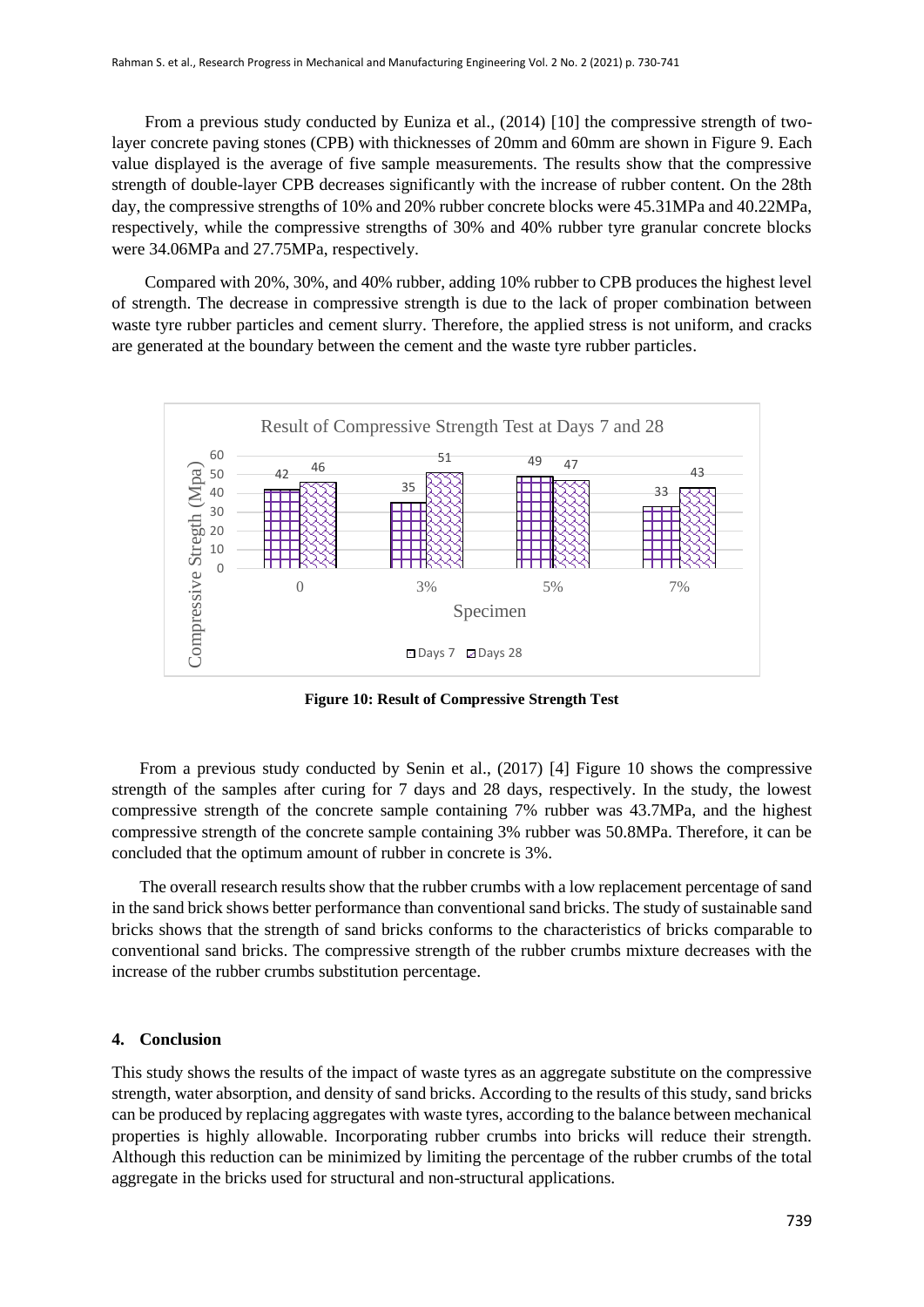In terms of strength and durability, sand bricks with additive elastomer have many characteristics that can be compared to ordinary concrete. Based on the results, this indicates that thermoplastic elastomers are suitable for use in the construction process. The water-cement ratio and the percentage of additives are the key factors that determine the strength and workability of brick production. The test results of each percentage of rubber particles show that there is little difference compared with conventional sand bricks and can be classified as lightweight bricks. This proves that adding rubber crumbs during brick-making is not significantly different from those of conventional bricks.

The entire project was completed to compare the performance of sustainable sand bricks and conventional sand bricks. This clearly shows that the rubber crumb mixture is very suitable as a partial substitute for sand bricks. The purpose of this study is to achieve the objectives which are the fabrication of sustainable sand brick with an additive of elastomer type waste material. From the results of the water absorption test, compressive strength test, and density test, the following conclusions can be drawn. To maintain the mechanical properties of concrete, the rubber crumbs used to replace coarse aggregate shall not exceed 15%.

## **Acknowledgement**

The authors would like to thank the Faculty of Mechanical and Manufacturing Engineering, Universiti Tun Hussein Onn Malaysia for its support.

#### **References**

- [1] S. Amin and M. Amin, "Thermoplastic elastomeric (TPE) materials and their use in outdoor electrical insulation," *Rev. Adv. Mater. Sci.*, vol. 29, no. 1, pp. 15–30, 2011.
- [2] C. Webb, "Concrete bricks," *Concr.*, vol. 24, no. 5, pp. 32–33, 1990.
- [3] M. Valente, M. Sambucci, A. Sibai, and E. Musacchi, "Multi-physics analysis for rubber-cement applications in building and architectural fields: A preliminary analysis," *Sustain.*, vol. 12, no. 15, 2020, doi: 10.3390/su12155993.
- [4] M. S. Senin *et al.*, "The durability of concrete containing recycled tyres as a partial replacement of fine aggregate," *IOP Conf. Ser. Mater. Sci. Eng.*, vol. 271, no. 1, 2017, doi: 10.1088/1757-899X/271/1/012075.
- [5] B. Standards and T. Guide, "Understanding BS EN 771-3 : Aggregate concrete masonry units," no. February, pp. 1–7, 2006.
- [6] N. Thirugnanasambantham, P. T. Kumar, R. Sujithra, R. Selvaraman, and P. Bharathi, "Manufacturing And Testing Of Plastic Sand Bricks," *Int. J. Sci. Eng. Res.*, vol. 5, no. 4, p. 16, 2017.
- [7] N. Bansal and R. Jain, "Comparision of Mud Brick, Sand Mud Brick and Plastic Sand Mud Brick," *Int. Res. J. Eng. Technol.*, pp. 671–677, 2020, [Online]. Available: www.irjet.net.
- [8] K. C. Panda, P. S. Parhi, and T. Jena, "Scrap-Tyre-Rubber replacement for aggregate in cement concrete: Experimental study," *Int. J. Earth Sci. Eng.*, vol. 5, no. 6 SPECIAL ISSUE 1, pp. 1692–1701, 2012.
- [9] S. Mitoulis and A. R. Bennett, "Effect of waste tyre rubber additive on concrete mixture strength," *Br. J. Environ. Sci.*, vol. 4, no. 4, pp. 11–18, 2016.